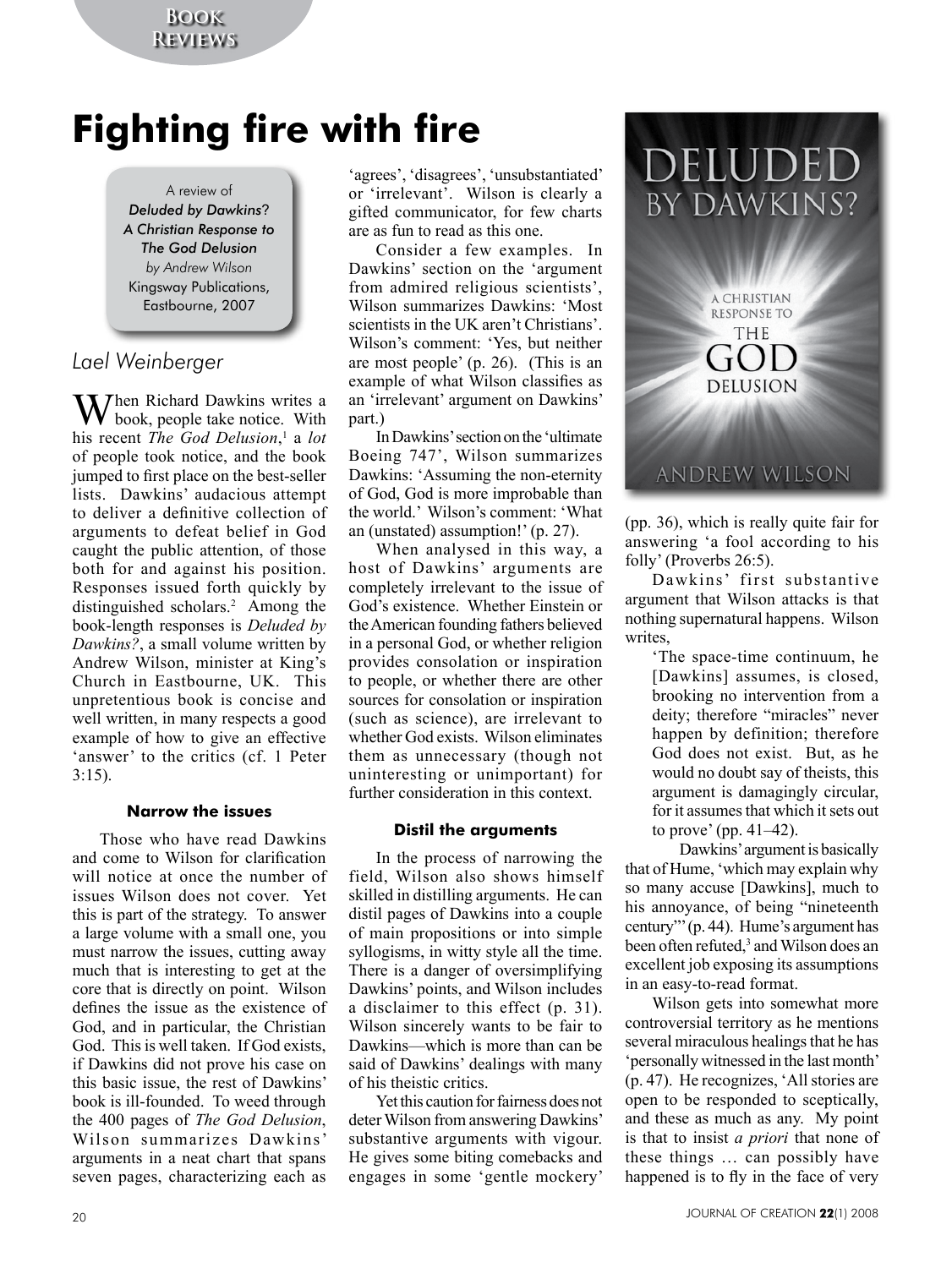



Did Einstein believe in God? An interesting question, to be sure, but entirely irrelevent to whether God in fact exists. Weeding through such irrelevant issues allows Wilson to stick to a few core issues raised by Dawkins in *The God Delusion*.

strong empirical evidence' (p. 48). All this is true enough, but such anecdotal arguments are probably ill-advised. Even among Christians affirming a fairly strong form of divine activity in the world today, arguments based on claimed 'miracles' impose a heavy burden of proof indeed on one claiming to have seen a genuine, miraculous intervention,<sup>4</sup> and are always easily dismissed by sceptics. But Wilson's overall point is well-taken—to dismiss all reports of miracles (including biblical accounts) as impossible because we know miracles don't happen assumes rather than proves the antisupernaturalist premise, and Wilson's cogent presentation should drive this home well.<sup>5</sup>

The next substantive issue Wilson covers is Scripture, again answering Dawkins with vigour: 'For an intelligent and educated man, Dawkins makes a surprising number of errors … Ignorance is no more virtuous in theology than in science' (p. 63). He goes on to cite a string of arguments offered by Dawkins as errors, inconsistencies and absurdities in the Bible (primarily the Gospels), all of which are examples of sloppy argumentation and out-of-date scholarship.

#### **Design confusion**

The final substantive issue is 'improbability'. 'Dawkins rests a huge amount of weight' on this argument, Wilson writes, and he proceeds to outline the three prongs to the argument (p. 87).

First, is God 'the most improbable being that could exist'? Dawkins says yes, because the appearance of an infinitely complex deity is massively improbable, 'the ultimate Boeing 747'. Wilson responds by pointing to the unstated assumption, which is the non-eternity of God.<sup>6</sup> God didn't have to make an 'appearance' because He eternally existed.7 He suggests that the probability argument could be turned on its head at this point: assuming the eternality of God, the universe is much more likely to have come about by creation than by naturalism, on the terms of which 'the world as it is would be spectacularly improbable, as Dawkins (grudgingly) allows' (p. 90).

Second, has natural selection *qua* Darwinism<sup>8</sup> removed the 'illusion' of design in the natural world? Dawkins of course says yes, evolution can and has 'created' the natural world, and therefore God is unnecessary and the probability of His existence is reduced. Wilson first responds by suggesting that Dawkins is unfairly pinning the 'god of the gaps' label on irreducible complexity arguments. Wilson is certainly right, as irreducible complexity does not imply the existence of a designer because we are unable to imagine how the complexity was produced, but rather because we know enough about what it *would* take to produce the complexity that we recognize evolutionary scenarios are in principle unable to arrive at the end result.9 Wilson unfortunately settles for a weak response:

... there are a number of examples [of complexity] … which, while not provably irreducible, nevertheless do not fit well within our current understanding, to say no more for the present' (p. 92).

Wilson is quite right to point out that Dawkins illegitimately rebukes critics for assuming a stage in evolutionary development is not advantageous without argument, while he himself assumes that each stage *is* advantageous without argument. Still, this misses the point of the irreducible complexity argument, which is that we know enough (in the positive sense) to say that evolution could not do it. Apparently fearful of stepping into the scientific debate over design, Wilson seriously weakened a very strong and important argument.

And despite hints of support for at least an Intelligent Design perspective, Wilson weakens his point further by resorting to an argument from Stephen Jay Gould:<sup>10</sup> the existence of theistic evolutionists demonstrates that Darwinism does not necessarily have the atheistic implications Dawkins foists upon it. It is certainly true that one *can* be a Darwinian and a theist, and a Christian; the real question is whether this is in any way *consistent*. Evolution either implies that God did not create as He said; *ergo*, the Bible is not trustworthy; *ergo*, God (at least the god of the Bible) does not exist (at least not as He has revealed Himself in His supposed Word). Or else, to save God from the dishonesty charges and save Christian theism from that *reductio*, a reinterpretation of Genesis is necessary; once this is done, I have yet to see a consistent reason to suggest that a naturalistic reinterpretation of the Resurrection is not also necessary, and this again would be a *reductio* of at least Christian theism.<sup>11</sup> It is strictly true that you cannot reason straight from Darwinism and 'God is unnecessary' to atheism and 'God doesn't exist.' However, the issues of consistency are real and serious. Given that Dawkins raises some of these issues, Wilson does not help matters by his use (even though it is personally non committal) of theistic evolutionists as arguments against Dawkins.

Returning to the three-part answer to Dawkins, the third issue is, does the universe as a whole require a designer? Dawkins of course says no, and builds on the previous points. As Wilson summarizes Dawkins' view:

'(1) we know from Darwinian evolution that things don't have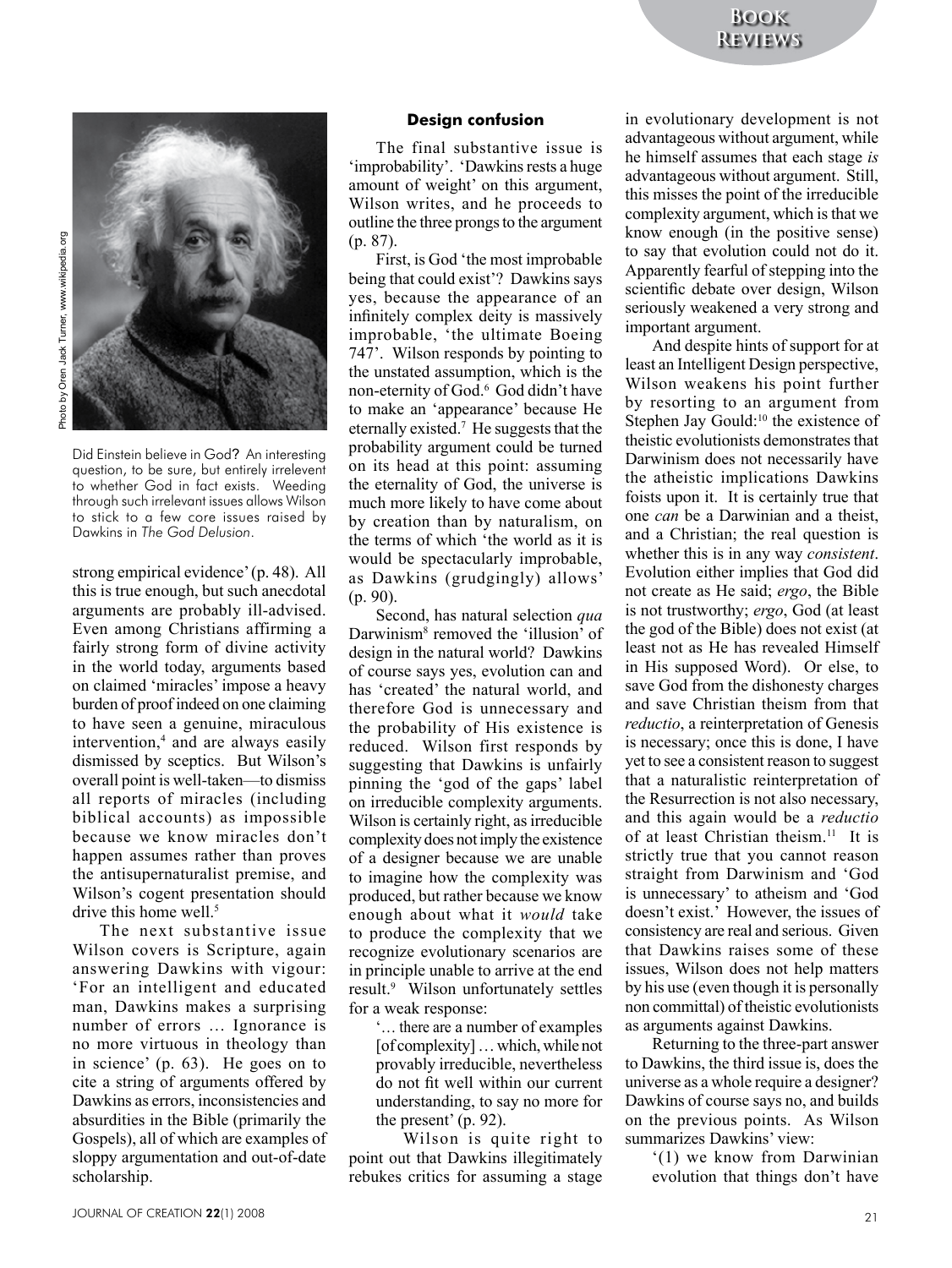## **Book Reviews**

to be designed to *look* as if they have been, and therefore we should intuitively favour a non-design explanation; (2) although life on earth is spectacularly improbable, it is less improbable than the existence of God' (p. 97).

As Wilson already argued (and could have shown even more strongly if he had not been so timid in dealing with Darwinism), Dawkins has not really established either (1) or (2). Dawkins' musings on the anthropic principle at this point are easy targets: without the earlier arguments to prop it up, it appears patently absurd to postulate (as Dawkins does) a 'multiverse' as a more 'probable' and parsimonious alternative to the existence of God. After a cursory review of the improbability of our station in the universe, and Dawkins' multiverse explanation, Wilson comments, 'The weaknesses of his argument here are so obvious that it is remarkable to find him making it—it may suggest a naïve credulity in any explanation offered, as long as it is nothing like the God of the Bible' (p. 104).

### **Presuppositions predominant**

This goes to the heart of our concern as Christian apologists in answering someone like Dawkins. Dawkins has a presuppositional commitment to a non-Christian interpretation of the universe because, as Romans 1:18 ff. tells us, the natural (unregenerate) man suppresses the truth in his unrighteousness. Wilson recognizes this in Dawkins, but does not fully recognize the importance of an epistemologically consistent biblical presupposition for his own apologetics. As an evidentialist, Wilson is not alert to the dangers of pinning a doctrinal stance to the current status of a scientific theory,<sup>12</sup> hence his weak stance on Darwinism and design (based on his own misunderstanding of irreducible complexity). While we should be cautioned against adopting Wilson's philosophical evidentialism in apologetics, Wilson's practical responses to Dawkins are for the most part sound,<sup>13</sup> and set a good example for us in several respects.



The astronomer Fred Hoyle likened the probability of random chance assembling a single cell to a tornado assembling a Boeing 747. Dawkins attempts to turn this argument on its head, but Wilson sets it right side up again by highlighted Dawkins' unstated assumptions.

First, pick your battles. Wilson chose to answer a core argument from Dawkins ('God doesn't exist') and not divert his or his readers' time answering all of Dawkins' 400 pages. Second, style is a virtue. Wilson managed to say quite a lot in a few pages, with a winning style that made the logic clear, as well as interesting and palatable to a broad readership.

Finally, engaging the culture is a biblical mandate. This is the message of both his opening and closing chapters. Christians miss out on a great opportunity if they fail to engage the culture particularly when it is so interested in the questions of God's existence. Even more strongly, we have a mandate to take thoughts and philosophies 'captive' to Christ (2 Corinthians 10:4–5):

> 'The answer [to sceptics] is not to drift into a sort of private piety, closed to question because it is so devoutly held. Nor is it to resort to a liberal take-it-or-leave-it philosophy, whereby we keep the bits of Christianity our culture accepts and throw away the rest, with the result that the gospel becomes ever smaller and more irrelevant. It is to fight fire with fire: to challenge the foolishness of the world with the wisdom of the cross … We must listen; we must debate; and we must fight intellectual battles, waging war on every argument that sets itself up against the knowledge of Christ, and taking each thought captive to him' (p. 110).

This is a credo for any Christian apologist. Despite some shortcomings, Wilson has given some fine examples of fighting fire with fire in this little book.

#### **References**

- 1. See Bell, P., Atheist with a mission: A review of *The God Delusion* by Richard Dawkins, *Journal of Creation* **21**(2):28–34, 2007; <www.creationontheweb.com/content/ view/4900/>.
- 2. One of the best is Plantinga, A., The Dawkins Confusion: Naturalism *ad absurdum*, Christianity Today *Books and Culture*, March/ April 2007, <www.christianitytoday.com/ bc/2007/002/1.21.html>.
- 3. For an excellent recent example, see Earman, J., *Hume's Abject Failure: The Argument Against Miracles*, Oxford University Press, New York, 2000.
- 4. A good example of analyzing these types of claims is Sarfati, J., Near death experiences? What should Christians think? 11 July 2000, <www.creationontheweb.com/nde>.
- 5. For a more rigorous, but still popularlevel, analysis of miracles, see the feedback response: Sarfati, J., Miracles and science, 1 September 2006,  $\leq$ www.creationontheweb. com/miracles>.
- 6. See Sarfati, J., If God created the universe, then who created God? *Journal of Creation* **12**(1):20–22, 1998. The only alternative to an eternal God is an eternal universe, which is seriously problematic. See Craig, W.L., The existence of God and the beginning of the universe, *Truth: A Journal of Modern Thought* **3**:85–96, 1991, <www.leaderu. com/truth/3truth11.html>. Also Copan, P. and Craig, W.L., *Creation Out of Nothing: A Biblical, Philosophical, and Scientific Exploration*, Baker Academic, Grand Rapids, MI, ch. 6, 2004.
- 7. It is worth noting that Dawkins has also inappropriately assumed that God is 'complex' in materialistic terms, which is of course absurd, as pointed out by Bell, ref. 1, and Plantinga, ref. 2.